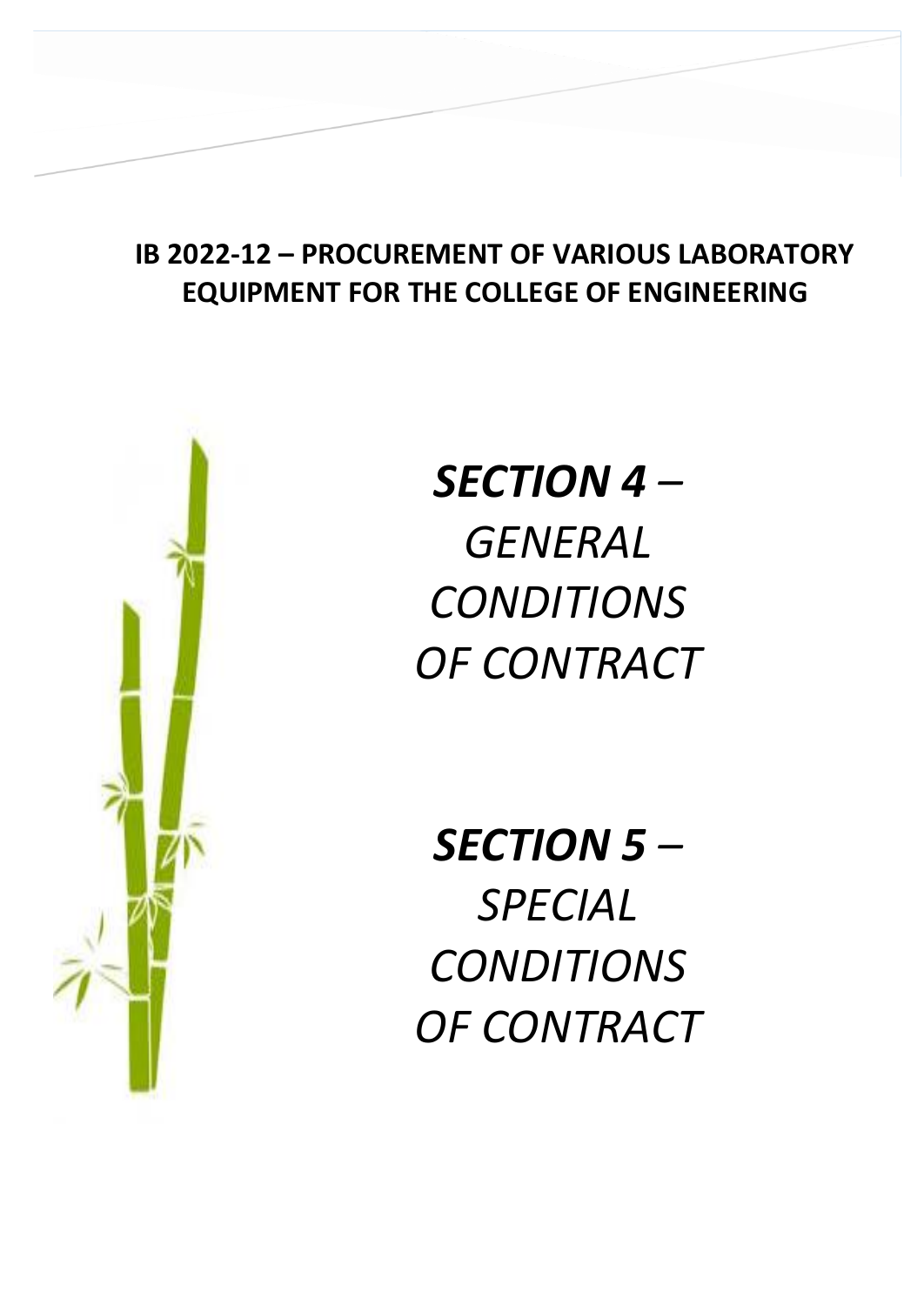## **1. Scope of Contract**

This Contract shall include all such items, although not specifically mentioned, that can be reasonably inferred as being required for its completion as if such items were expressly mentioned herein. All the provisions of RA No. 9184 and its 2016 revised IRR, including the Generic Procurement Manual, and associated issuances, constitute the primary source for the terms and conditions of the Contract, and thus, applicable in contract implementation. Herein clauses shall serve as the secondary source for the terms and conditions of the Contract.

This is without prejudice to Sections 74.1 and 74.2 of the 2016 revised IRR of RA No. 9184 allowing the GPPB to amend the IRR, which shall be applied to all procurement activities, the advertisement, posting, or invitation of which were issued after the effectivity of the said amendment.

Additional requirements for the completion of this Contract shall be provided in the Special Conditions of Contract (SCC).

### **2. Advance Payment and Terms of Payment**

- 2.1. Advance payment of the contract amount is provided under Annex "D" of the revised 2016 IRR of RA No. 9184.
- 2.2. The Procuring Entity is allowed to determine the terms of payment on the partial or staggered delivery of the Goods procured, provided such partial payment shall correspond to the value of the goods delivered and accepted in accordance with prevailing accounting and auditing rules and regulations. The terms of payment are indicated in the SCC.

*[Include the following clauses if Framework Agreement will be used:]* 

- 2.3. For a single-year Framework Agreement, prices charged by the Supplier for Goods delivered and/or services performed under a Call-Off shall not vary from the prices quoted by the Supplier in its bid.
- 2.4. For multi-year Framework Agreement, prices charged by the Supplier for Goods delivered and/or services performed under a Call-Off shall not vary from the prices quoted by the Supplier during conduct of Mini-Competition.

#### **Delivery and Documents –**

For purposes of the Contract, "EXW," "FOB," "FCA," "CIF," "CIP," "DDP" and other trade terms used to describe the obligations of the parties shall have the meanings assigned to them by the current edition of INCOTERMS published by the International Chamber of Commerce, Paris. The Delivery terms of this Contract shall be as follows:

*[For Goods supplied from abroad, state:]* "The delivery terms applicable to the Contract are DDP delivered to Benguet State University, Km 5, La Trinidad, Benguet. In accordance with INCOTERMS."

*[For Goods supplied from within the Philippines, state:*] "The delivery terms applicable to this Contract are delivered to Benguet State University, Km. 5, La Trinidad, Benguet*.* Risk and title will pass from the Supplier to the Procuring Entity upon receipt and final acceptance of the Goods at their final destination."

Delivery of the Goods shall be made by the Supplier in accordance with the terms specified in Section VI (Schedule of Requirements).

For purposes of this Clause the Procuring Entity's Representative at the Project Site are:

### **Incidental Services**

The Supplier is required to provide all of the following services, including additional services, if any, specified in Section VI. Schedule of Requirements:

- a. performance or supervision of on-site assembly and/or start-up of the supplied Goods;
- b. furnishing of tools required for assembly and/or maintenance of the supplied Goods;
- c. furnishing of a detailed operations and maintenance manual for each appropriate unit of the supplied Goods;
- d. performance or supervision or maintenance and/or repair of the supplied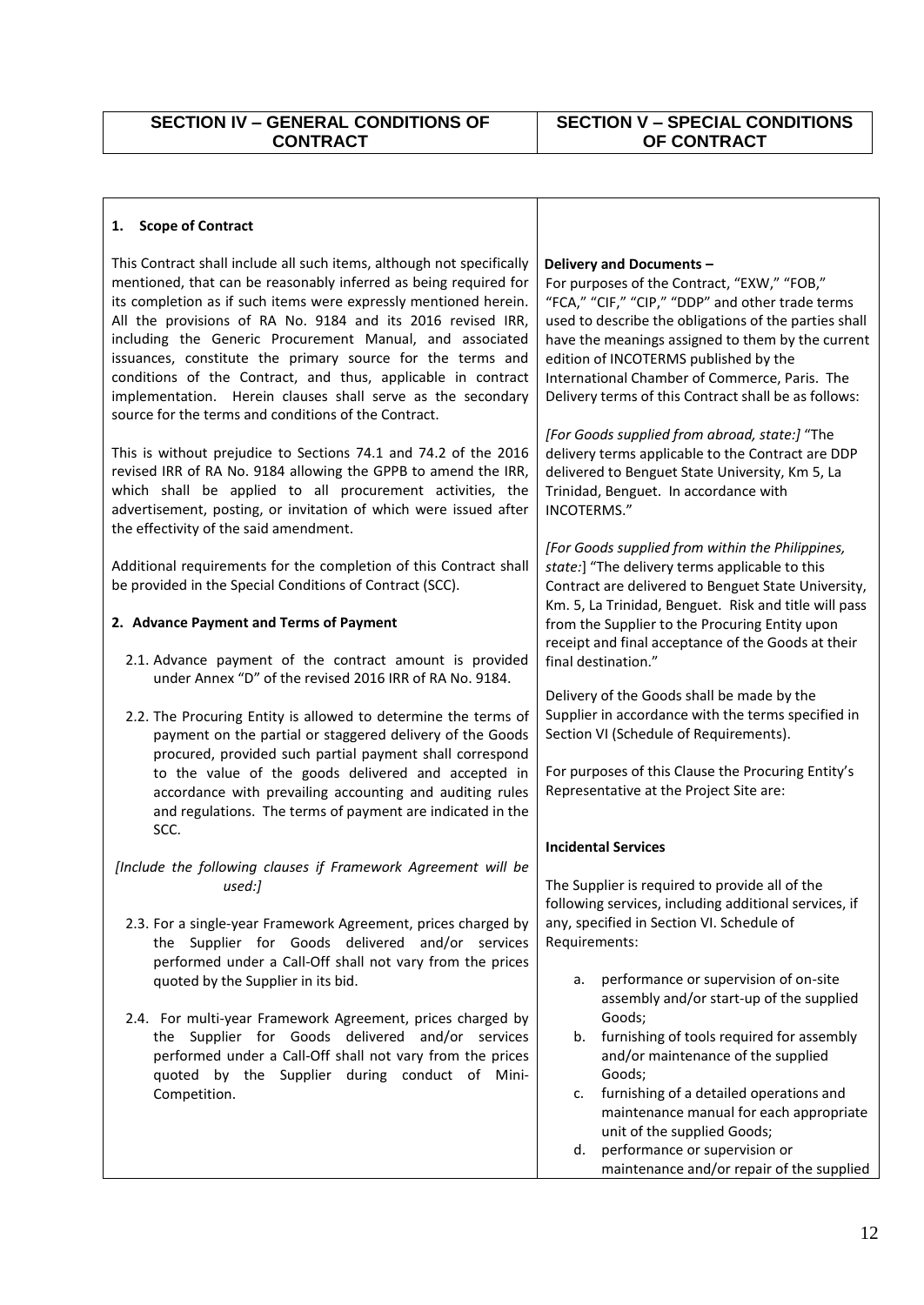# **SECTION IV – GENERAL CONDITIONS OF CONTRACT**

## **3. Performance Security**

Within ten (10) calendar days from receipt of the Notice of Award by the Bidder from the Procuring Entity but in no case later than prior to the signing of the Contract by both parties, the successful Bidder shall furnish the performance security in any of the forms prescribed in Section 39 of the 2016 revised IRR of RA No. 9184.{[Include if Framework Agreement will be used:] In the case of Framework Agreement, the Bidder may opt to furnish the performance security or a Performance Securing Declaration as defined under the Guidelines on the Use of Framework Agreement.}

## **4. Inspection and Tests**

The Procuring Entity or its representative shall have the right to inspect and/or to test the Goods to confirm their conformity to the Project {[Include if Framework Agreement will be used:] or Framework Agreement} specifications at no extra cost to the Procuring Entity in accordance with the Generic Procurement Manual. In addition to tests in the SCC, Section IV (Technical Specifications) shall specify what inspections and/or tests the Procuring Entity requires, and where they are to be conducted. The Procuring Entity shall notify the Supplier in writing, in a timely manner, of the identity of any representatives retained for these purposes.

All reasonable facilities and assistance for the inspection and testing of Goods, including access to drawings and production data, shall be provided by the Supplier to the authorized inspectors at no charge to the Procuring Entity.

## **5. Warranty**

- 5.1. In order to assure that manufacturing defects shall be corrected by the Supplier, a warranty shall be required from the Supplier as provided under Section 62.1 of the 2016 revised IRR of RA No. 9184.
- 5.2. The Procuring Entity shall promptly notify the Supplier in writing of any claims arising under this warranty. Upon receipt of such notice, the Supplier shall, repair or replace the defective Goods or parts thereof without cost to the Procuring Entity, pursuant to the Generic Procurement Manual.

## **6. Liability of the Supplier**

The Supplier's liability under this Contract shall be as provided by the laws of the Republic of the Philippines.

If the Supplier is a joint venture, all partners to the joint venture

# **SECTION V – SPECIAL CONDITIONS OF CONTRACT**

Goods, for a period of time agreed by the parties, provided that this service shall not relieve the Supplier of any warranty obligations under this Contract; and

e. training of the Procuring Entity's personnel, at the Supplier's plant and/or on-site, in assembly, start-up, operation, maintenance, and/or repair of the supplied Goods.

The Contract price for the Goods shall include the prices charged by the Supplier for incidental services and shall not exceed the prevailing rates charged to other parties by the Supplier for similar services.

## **Spare Parts –**

The Supplier is required to provide all of the following materials, notifications, and information pertaining to spare parts manufactured or distributed by the Supplier:

- a. such spare parts as the Procuring Entity may elect to purchase from the Supplier, provided that this election shall not relieve the Supplier of any warranty obligations under this Contract; and
- b. in the event of termination of production of the spare parts:
	- i. advance notification to the Procuring Entity of the pending termination, in sufficient time to permit the Procuring Entity to procure needed requirements; and
- ii. following such termination, furnishing at no cost to the Procuring Entity, the blueprints, drawings, and specifications of the spare parts, if requested.

The spare parts and other components required are listed in **Section VI (Schedule of Requirements)** and the cost thereof are included in the contract price.

The Supplier shall carry sufficient inventories to assure ex-stock supply of consumable spare parts or components for the Goods for a period of [*indicate here the time period specified. If not used indicate a time period of three times the warranty*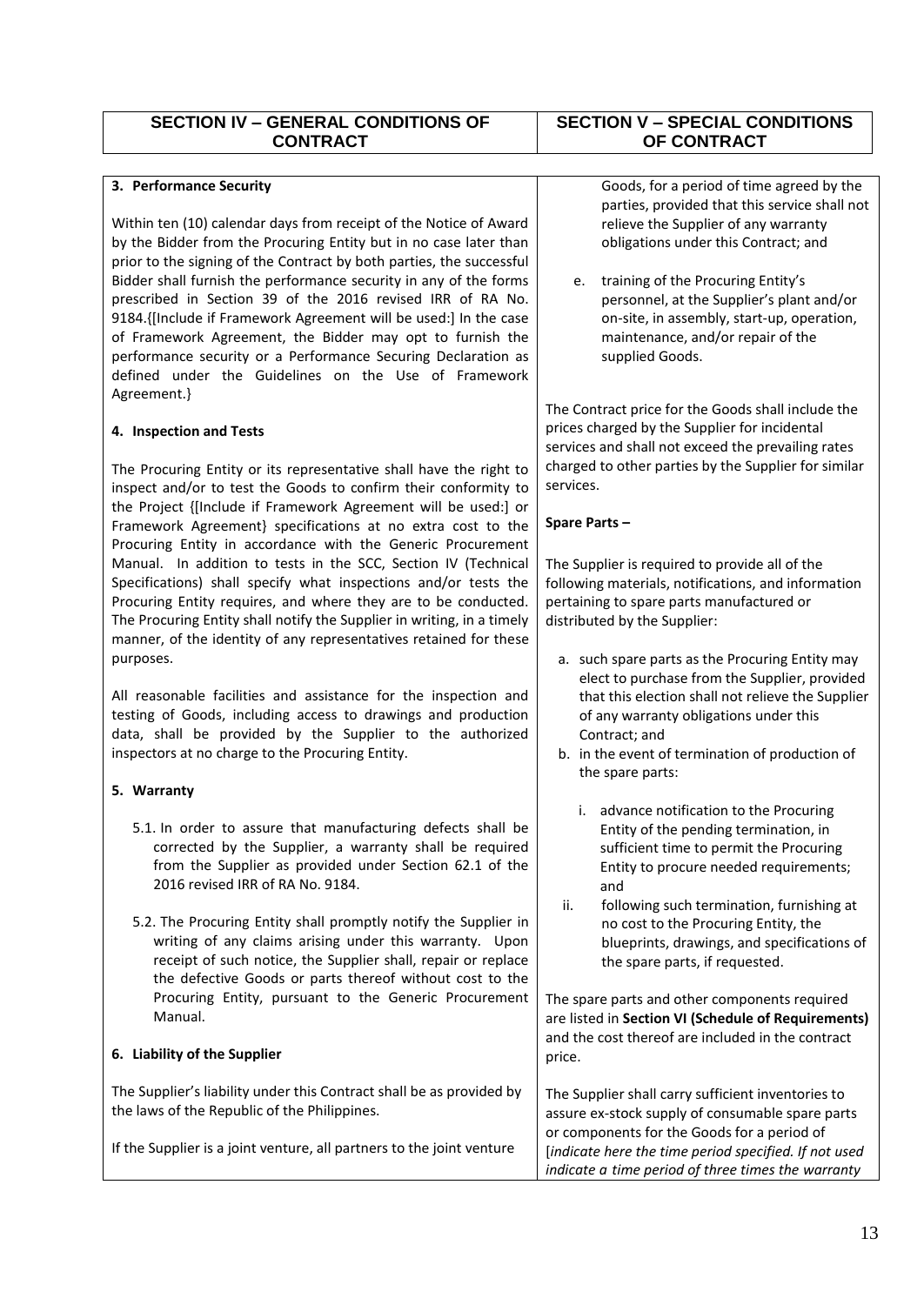| <b>SECTION IV - GENERAL CONDITIONS OF</b><br><b>CONTRACT</b>   | <b>SECTION V - SPECIAL CONDITIONS</b><br>OF CONTRACT                                                                                                                                                                                                                                                                                                                                                                                                                                                                                                                                                                                  |
|----------------------------------------------------------------|---------------------------------------------------------------------------------------------------------------------------------------------------------------------------------------------------------------------------------------------------------------------------------------------------------------------------------------------------------------------------------------------------------------------------------------------------------------------------------------------------------------------------------------------------------------------------------------------------------------------------------------|
| shall be jointly and severally liable to the Procuring Entity. | period].                                                                                                                                                                                                                                                                                                                                                                                                                                                                                                                                                                                                                              |
|                                                                | Spare parts or components shall be supplied as<br>promptly as possible, but in any case, within [insert<br>appropriate time period] months of placing the<br>order.                                                                                                                                                                                                                                                                                                                                                                                                                                                                   |
|                                                                | Packaging -                                                                                                                                                                                                                                                                                                                                                                                                                                                                                                                                                                                                                           |
|                                                                | The Supplier shall provide such packaging of the<br>Goods as is required to prevent their damage or<br>deterioration during transit to their final<br>destination, as indicated in this Contract.<br>The<br>packaging shall be sufficient to withstand, without<br>limitation, rough handling during transit and<br>exposure to extreme temperatures, salt and<br>precipitation during transit, and open storage.<br>Packaging case size and weights shall take into<br>consideration, where appropriate, the remoteness<br>of the GOODS' final destination and the absence of<br>heavy handling facilities at all points in transit. |
|                                                                | The packaging, marking, and documentation within<br>and outside the packages shall comply strictly with<br>such special requirements as shall be expressly<br>provided for in the Contract, including additional<br>requirements, if any, specified below, and in any<br>subsequent instructions ordered by the Procuring<br>Entity.                                                                                                                                                                                                                                                                                                  |
|                                                                | The outer packaging must be clearly marked on at<br>least four (4) sides as follows:                                                                                                                                                                                                                                                                                                                                                                                                                                                                                                                                                  |
|                                                                | Name of the Procuring Entity<br>Name of the Supplier<br><b>Contract Description</b><br><b>Final Destination</b><br>Gross weight<br>Any special lifting instructions<br>Any special handling instructions<br>Any relevant HAZCHEM classifications                                                                                                                                                                                                                                                                                                                                                                                      |
|                                                                | A packaging list identifying the contents and<br>quantities of the package is to be placed on an<br>accessible point of the outer packaging if practical.<br>If not practical the packaging list is to be placed<br>inside the outer packaging but outside the<br>secondary packaging.                                                                                                                                                                                                                                                                                                                                                |
|                                                                | Transportation-                                                                                                                                                                                                                                                                                                                                                                                                                                                                                                                                                                                                                       |
|                                                                | Where the Supplier is required under Contract to<br>deliver the Goods CIF, CIP, or DDP, transport of the                                                                                                                                                                                                                                                                                                                                                                                                                                                                                                                              |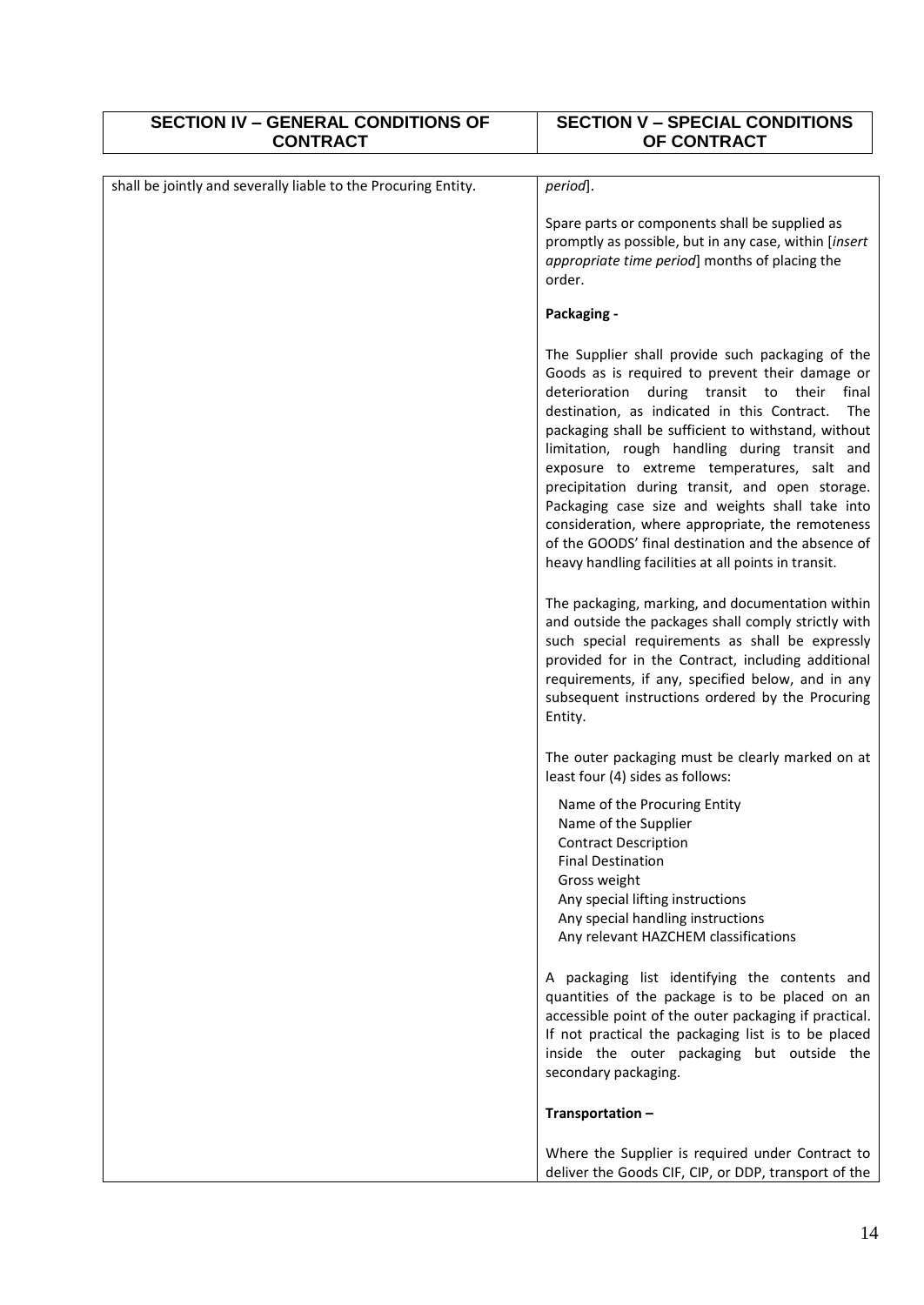| <b>SECTION IV - GENERAL CONDITIONS OF</b><br><b>CONTRACT</b> | <b>SECTION V - SPECIAL CONDITIONS</b><br>OF CONTRACT                                                                                                                                                                                                                                                                                                                                                                                                                                                                                                                                                                                                                                                                                                                                                    |
|--------------------------------------------------------------|---------------------------------------------------------------------------------------------------------------------------------------------------------------------------------------------------------------------------------------------------------------------------------------------------------------------------------------------------------------------------------------------------------------------------------------------------------------------------------------------------------------------------------------------------------------------------------------------------------------------------------------------------------------------------------------------------------------------------------------------------------------------------------------------------------|
|                                                              |                                                                                                                                                                                                                                                                                                                                                                                                                                                                                                                                                                                                                                                                                                                                                                                                         |
|                                                              | Goods to the port of destination or such other<br>named place of destination in the Philippines, as<br>shall be specified in this Contract, shall be arranged<br>and paid for by the Supplier, and the cost thereof<br>shall be included in the Contract Price                                                                                                                                                                                                                                                                                                                                                                                                                                                                                                                                          |
|                                                              | Where the Supplier is required under this Contract<br>to transport the Goods to a specified place of<br>destination within the Philippines, defined as the<br>Project Site, transport to such place of destination<br>in the Philippines, including insurance and storage,<br>as shall be specified in this Contract, shall be<br>arranged by the Supplier, and related costs shall be<br>included in the contract price.                                                                                                                                                                                                                                                                                                                                                                               |
|                                                              | Where the Supplier is required under Contract to<br>deliver the Goods CIF, CIP or DDP, Goods are to be<br>transported on carriers of Philippine registry. In<br>the event that no carrier of Philippine registry is<br>available, Goods may be shipped by a carrier which<br>is not of Philippine registry provided that the<br>Supplier obtains and presents to the Procuring<br>Entity certification to this effect from the nearest<br>Philippine consulate to the port of dispatch. In the<br>event that carriers of Philippine registry are<br>available but their schedule delays the Supplier in<br>its performance of this Contract the period from<br>when the Goods were first ready for shipment and<br>the actual date of shipment the period of delay will<br>be considered force majeure. |
|                                                              | The Procuring Entity accepts no liability for the<br>damage of Goods during transit other than those<br>prescribed by INCOTERMS for DDP deliveries. In<br>the case of Goods supplied from within the<br>Philippines or supplied by domestic Suppliers risk<br>and title will not be deemed to have passed to the<br>Procuring Entity until their receipt and final<br>acceptance at the final destination.                                                                                                                                                                                                                                                                                                                                                                                              |
|                                                              | Intellectual Property Rights -                                                                                                                                                                                                                                                                                                                                                                                                                                                                                                                                                                                                                                                                                                                                                                          |
|                                                              | The Supplier shall indemnify the Procuring Entity<br>against all third-party claims of infringement of<br>patent, trademark, or industrial design rights<br>arising from use of the Goods or any part thereof.                                                                                                                                                                                                                                                                                                                                                                                                                                                                                                                                                                                          |
|                                                              | 2.2. Partial Payment is allowed.                                                                                                                                                                                                                                                                                                                                                                                                                                                                                                                                                                                                                                                                                                                                                                        |
|                                                              | 4. The inspections and tests that will be conducted<br>are:                                                                                                                                                                                                                                                                                                                                                                                                                                                                                                                                                                                                                                                                                                                                             |
|                                                              | The Inspections and test that will be conducted are<br>Performance Test appropriate for the Goods after                                                                                                                                                                                                                                                                                                                                                                                                                                                                                                                                                                                                                                                                                                 |